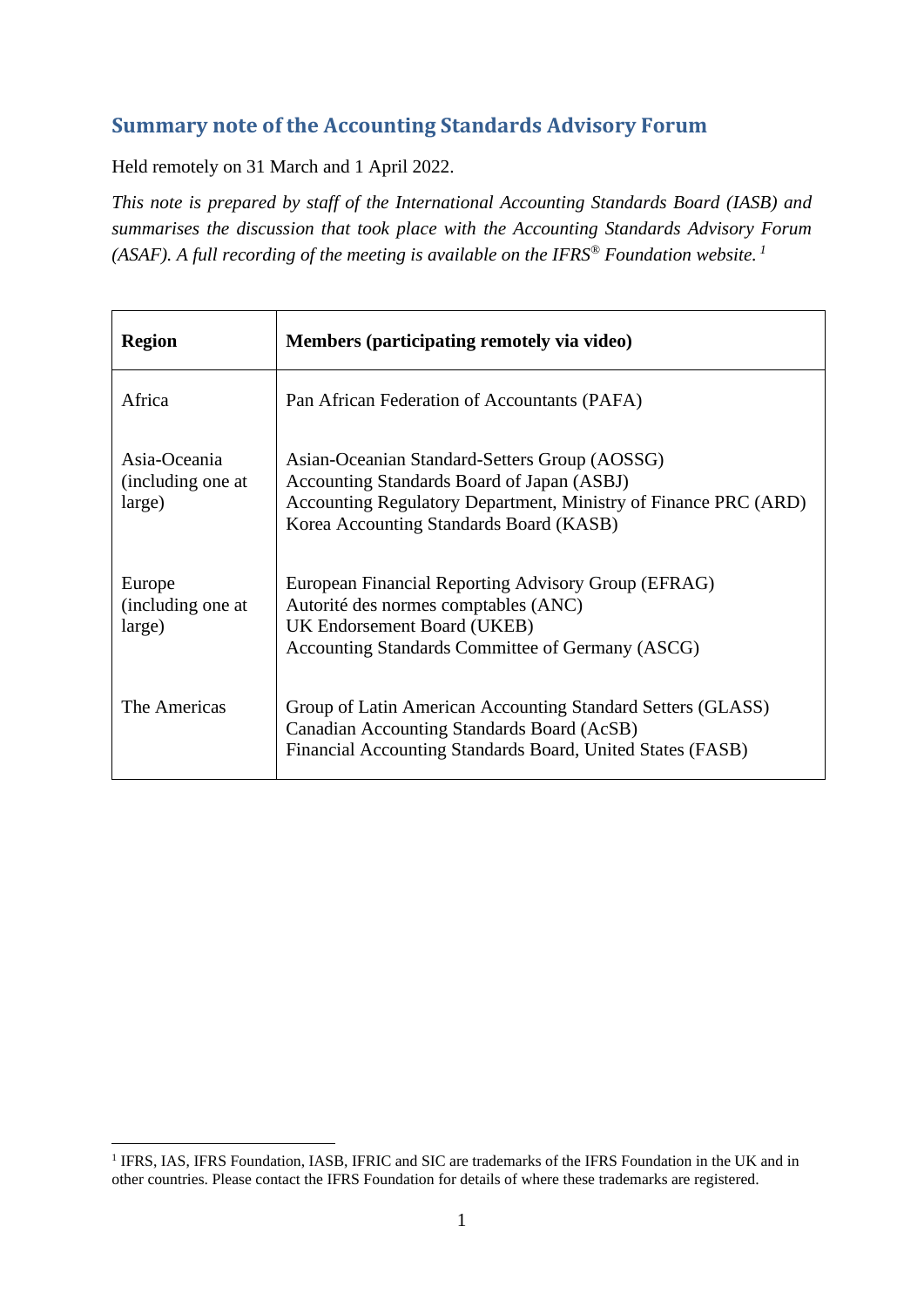# **Rate-regulated Activities**

- 1. The purpose of this session was to provide an update on the IASB's Rate-regulated Activities project and seek ASAF members' views and suggestions on:
	- (a) the IASB's plan for redeliberations of the Exposure Draft *Regulatory Assets and Regulatory Liabilities*, including whether ASAF members agree that the IASB should prioritise the redeliberations on the proposals relating to scope and to total allowed compensation; and
	- (b) how the IASB might approach future redeliberations about the scope of the project.

## **Plan for redeliberations**

- 2. ASAF members generally agreed with the IASB's approach to prioritise its redeliberations on the proposals relating to scope and to total allowed compensation:
	- (a) the ANC member said the IASB should clarify the scope of the proposed Accounting Standard. The member also said the IASB's tentative decisions were helpful because they have helped to address some concerns about the proposed scope mentioned in stakeholders' comment letters.
	- (b) the FASB member said stakeholders in the US would prefer the IASB issue an Accounting Standard that would require the recognition of regulatory assets and regulatory liabilities because it would align more closely with US GAAP.
	- (c) the UKEB member said UKEB stakeholders are most concerned about the proposals on total allowed compensation, and, in particular, on the proposed treatment of returns on assets not yet available for use. The member also said that, in the UK, there is a disconnect between the regulatory capital base and an entity's own assets. Consequently, the UKEB will monitor the redeliberations of the total allowed compensation proposals. The AOSSG said the disconnect between the regulatory capital base and an entity's own assets is also an important issue for an AOSSG jurisdiction.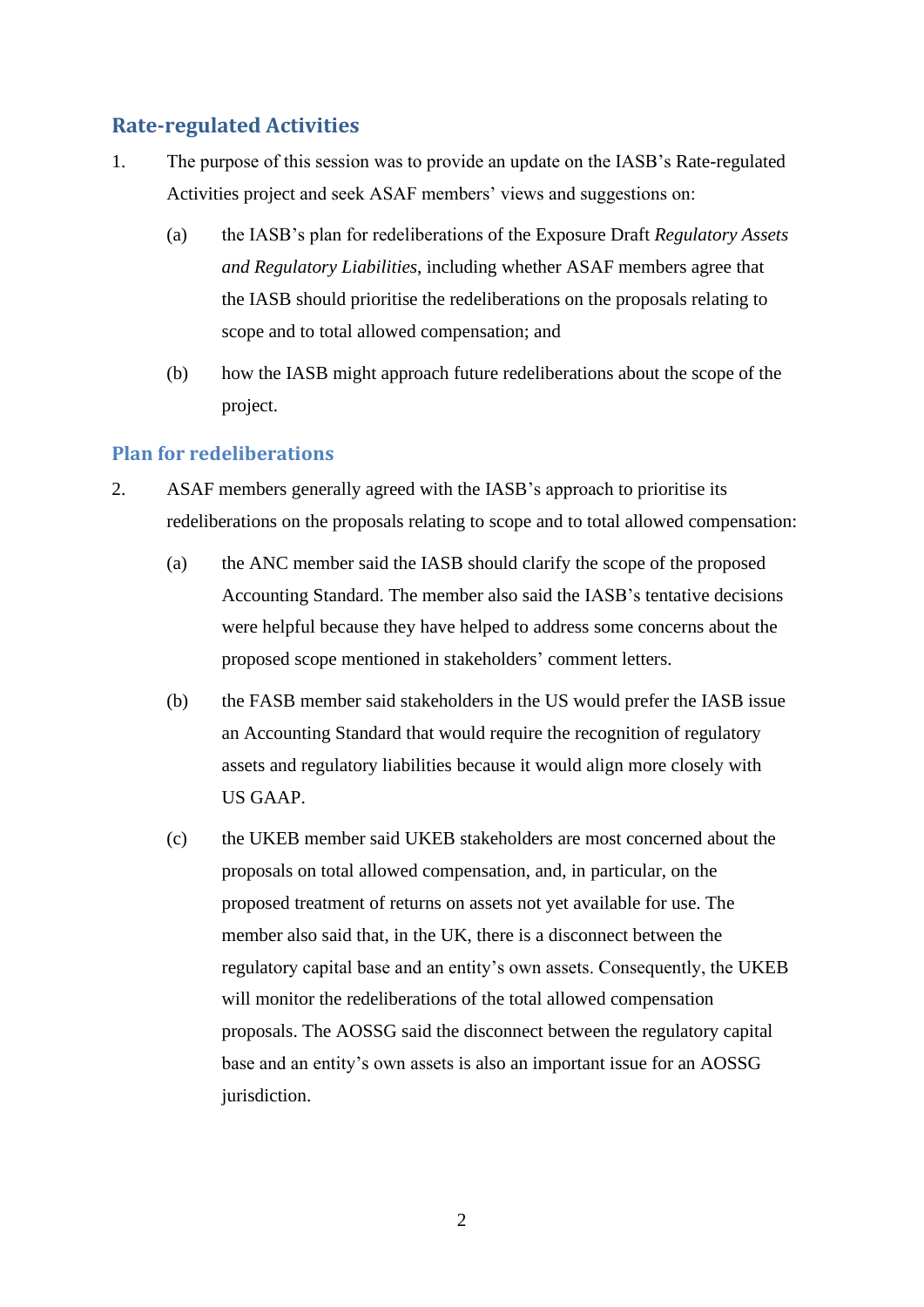- (d) the ASCG member said the staff have correctly identified the concerns about the proposals that should be prioritised. The member added ASCG stakeholders are particularly concerned about the proposal that an entity recognise no regulatory returns on assets not yet available for use during the construction period because these stakeholders say entities are providing a service during that period.
- (e) the ARD member said that for ARD stakeholders the scope and the recognition of regulatory assets and regulatory liabilities are important aspects of the model, with the scope being, to them, the highest priority issue.
- (f) the EFRAG member said reactions to the approach taken to redeliberations are positive. However, some stakeholders in Europe would prioritise IASB's redeliberations on the recognition threshold for regulatory assets and regulatory liabilities that are subject to a high level of uncertainty.
- 3. Some members expressed concerns:
	- (a) the EFRAG member questioned whether the IASB would resolve the selfregulation issue with its approach to clarifying that self-regulation would be outside the scope of the Accounting Standard to be issued. The member suggested the staff share a near final draft of the requirements in this area to test whether the IASB's approach will solve the issue.
	- (b) the ARD member said ARD stakeholders have expressed concerns about the decision not to specify which regulatory schemes would be within or outside the scope of the Accounting Standard to be issued. According to this member this decision might unintentionally expand the scope of the Accounting Standard to be issued and create uncertainties about the recognition and measurement of regulatory assets and regulatory liabilities. The IASB Chair responded that the IASB decided against specifying which regulatory schemes would be within the scope of the Accounting Standard to be issued because regulatory schemes vary among jurisdictions and schemes evolve over time.
	- (c) the PAFA member said the scope of the Exposure Draft was unclear and that the IASB should clarify and narrow the scope.
		- 3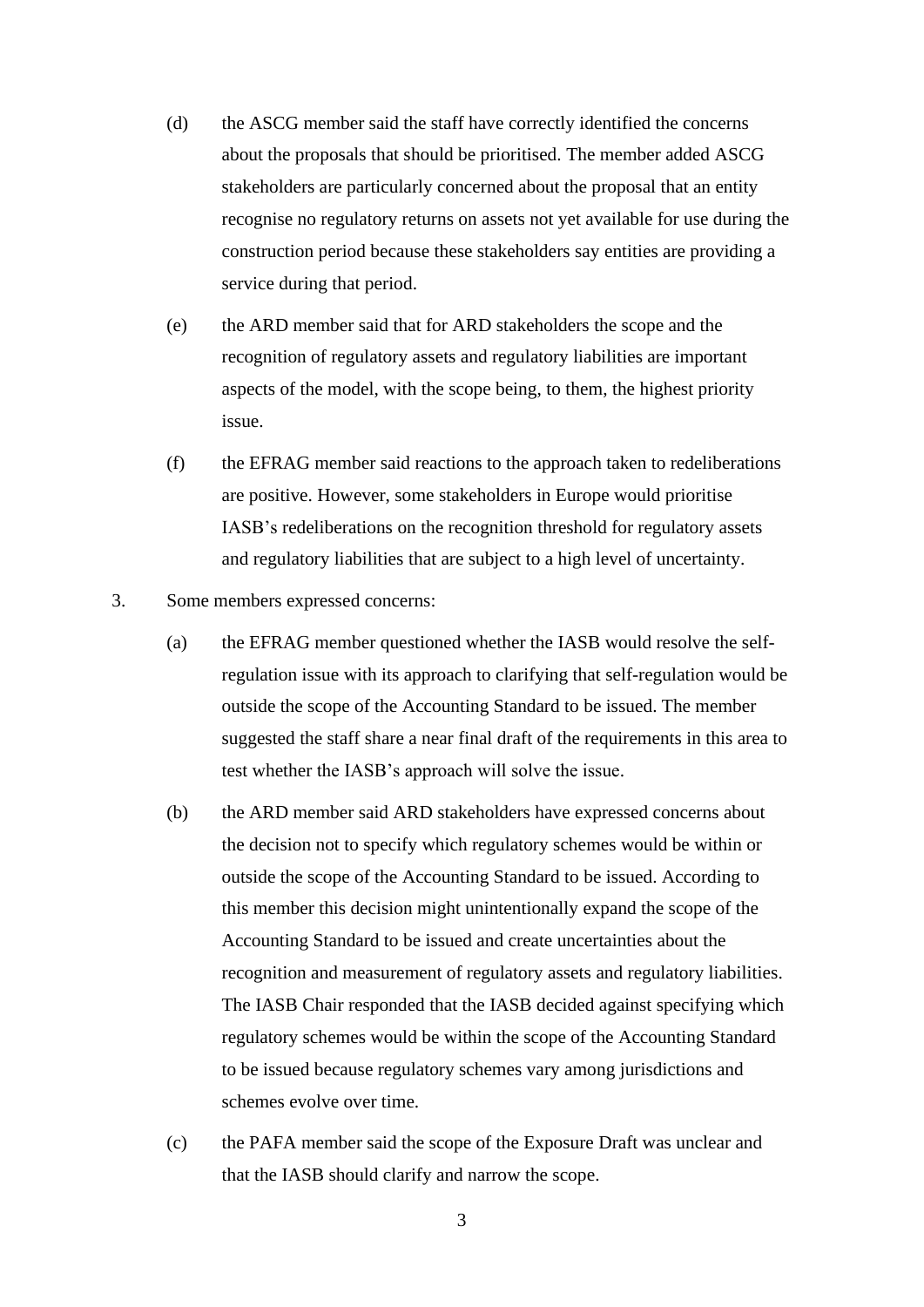## **Suggestions on how to approach redeliberations on the scope**

- 4. The ANC and ASCG members said some stakeholders in their jurisdictions either assume that, or wonder whether, the aim of the project is to align financial reporting with regulatory reporting. To these members, this project does not intend to align financial reporting with regulatory reporting; however, they suggest that, during the future redeliberations on the scope, the IASB clarify its intention.
- 5. The ASBJ member suggested the IASB discuss scope and total allowed compensation as a package because, to this member, they are interrelated.
- 6. The AcSB member suggested the Accounting Standard not apply to agreements, arrangements and activities that would be within the scope of IFRS 9 *Financial Instruments* and IFRS 17 *Insurance Contracts*. The member suggested that assessment and audit costs for preparers would outweigh the benefits of including requirements on such agreements, arrangements and activities in the scope of the Accounting Standard.
- 7. The ARD member suggested the IASB undertake further research on the relationship between the project proposals and transactions within the scope of IFRS 15 *Revenue from Contracts with Customers* and IFRIC 12 *Service Concession Arrangements*. The GLASS member also said illustrative examples would help clarify the interaction between the proposals and IFRIC 12. The member offered to help the staff develop such examples.
- 8. The AOSSG member said an AOSSG jurisdiction suggested the IASB should conduct more research to identify different regulatory schemes. The member added this research should cover jurisdictions with both developed and developing rate-regulated activities because the research would help shape the scope of the Accounting Standard to be issued.

## **Other matters**

9. The AcSB member said the securities regulator in Canada has granted regulated entities temporary relief from applying IFRS Accounting Standards. This relief has been in place since 2011 but will expire in 2024. Consequently, this member suggested the staff provide an estimated timeline for issuing the new Accounting Standard.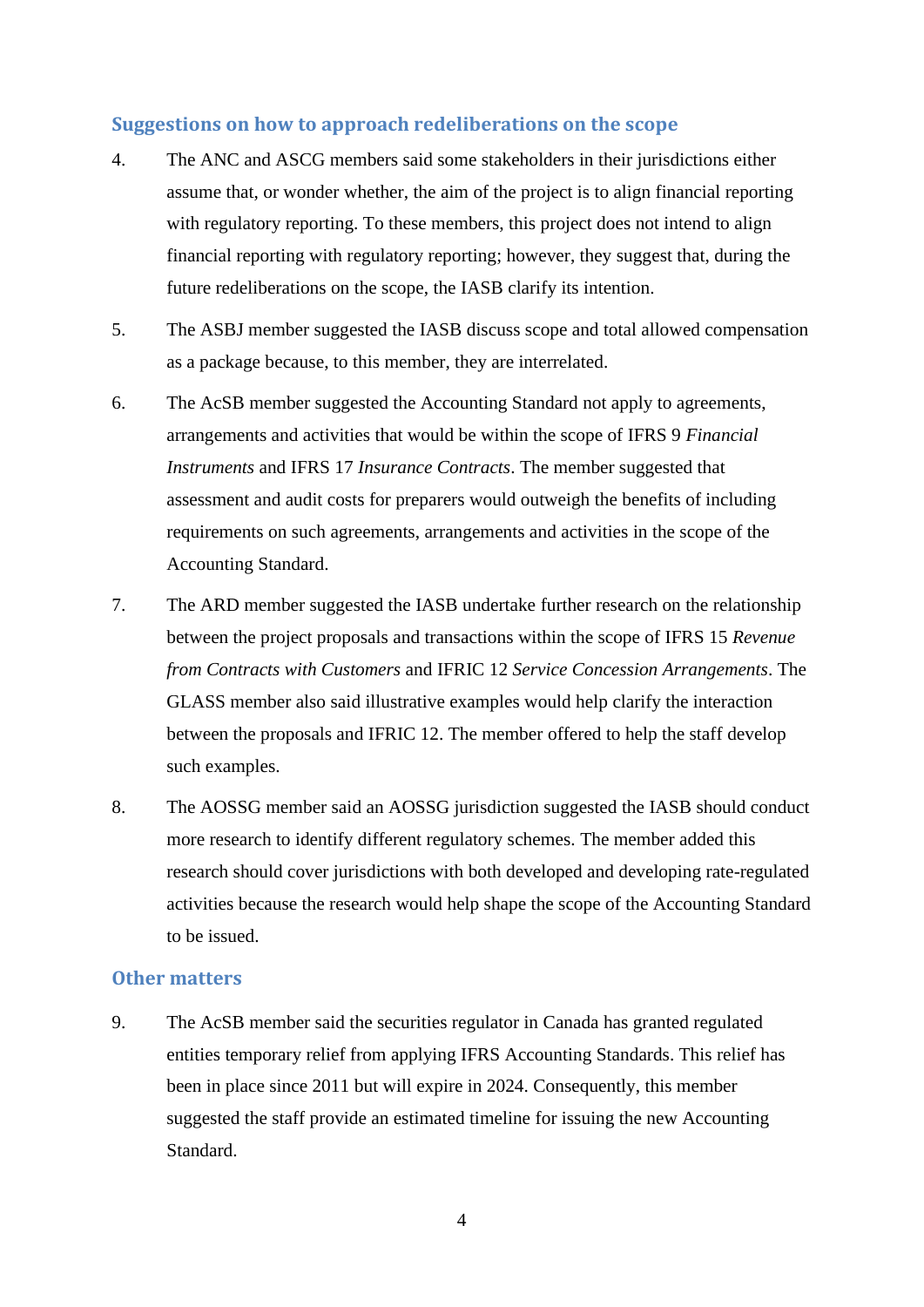- 10. The FASB member suggested the IASB consider some of the requirements in US GAAP when redeliberating topics such as the total allowed compensation and the discount rate because these requirements provide users of financial statements with useful information. However, this member also acknowledged that US GAAP is based on cost-based regulation whereas the Accounting Standard to be issued will need to consider a variety of regulatory schemes.
- 11. The ANC member said ANC stakeholders are interested in redeliberations on disclosure because they have mixed views on the proposed disclosure requirements. The EFRAG member added that some stakeholders in Europe have raised concerns about the details that would be required in the proposed disclosures and the proposed transition requirements.
- 12. The UKEB member said the UKEB is setting up a working group for rate regulation. This member suggested the IASB should seek to develop an Accounting Standard that is sufficiently principles-based to accommodate differences between regulatory frameworks globally.
- 13. The EFRAG member said EFRAG expects that the IASB will need to do more focused outreach and testing on the project. EFRAG is planning to host discussions with its rate-regulated working group and invited the staff to participate in those discussions.

## **Non-current Liabilities with Covenants**

- 14. The purpose of this session was to seek ASAF members' views on the Exposure Draft *Non-current Liabilities with Covenants*, which proposes amendments to IAS 1 *Presentation of Financial Statements*. The staff asked members whether they agreed with the IASB's proposals on:
	- (a) *classification of liabilities as current or non-current*—only covenants with which an entity must comply on or before the reporting date would affect a liability's classification as current or non-current.
	- (b) *separate presentation*—an entity would be required to present separately in its statement of financial position non-current liabilities subject to compliance with covenants within 12 months after the reporting date.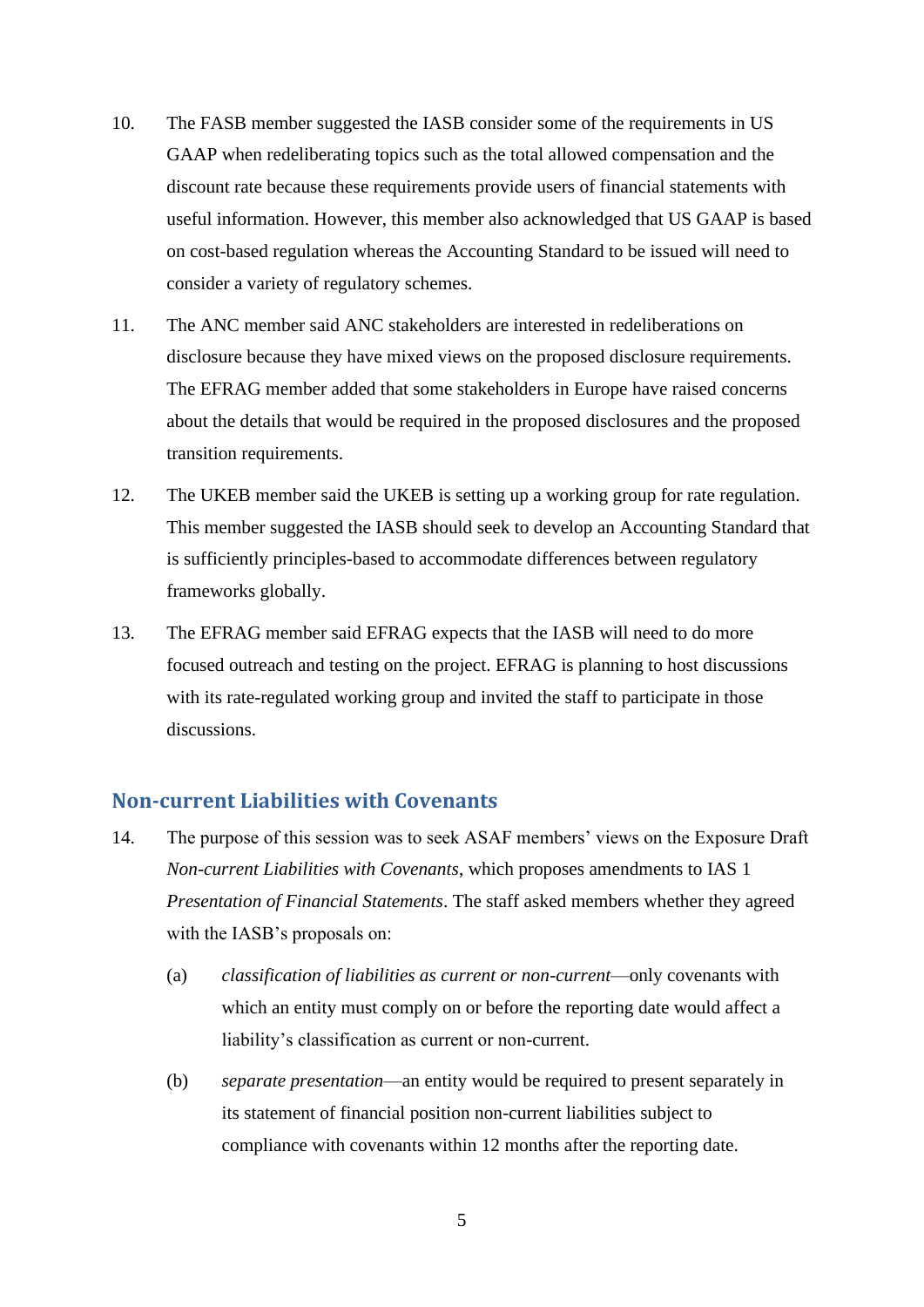- (c) *disclosure of information about covenants*—an entity would be required to disclose information that enables investors to assess the risk that the liability could become repayable within 12 months, including:
	- (i) the covenants (their nature and the date on which the entity must comply with them);
	- (ii) whether the entity would have complied with the covenants at the reporting date; and
	- (iii) whether and how the entity expects to comply with the covenants in the future.

## **Overall agreement with amending IAS 1**

15. ASAF members welcomed the IASB's decision to propose amendments to IAS 1 in response to stakeholders' concerns about the outcomes of applying *Classification of Liabilities as Current or Non-current* (amendments to IAS 1 issued in 2020).

## **Classification of liabilities as current or non-current**

**General classification proposals and the clarification in paragraph 72C of the Exposure Draft**

- 16. ASAF members generally agreed with the IASB's proposals on the classification of liabilities as current or non-current (paragraph 72B of the Exposure Draft)—that is, only covenants with which an entity must comply on or before the reporting date would affect a liability's classification as current or non-current.
- 17. Some ASAF members commented on the clarification in paragraph 72C of the Exposure Draft. ASAF members said:
	- (a) the notion of an 'uncertain future event or outcome' whose occurrence is 'unaffected by the entity's future actions' is new. There is therefore a risk that stakeholders' interpretations would vary.
	- (b) the paragraph could result in many liabilities being classified as current, particularly if the paragraph is interpreted as capturing common clauses in loan agreements.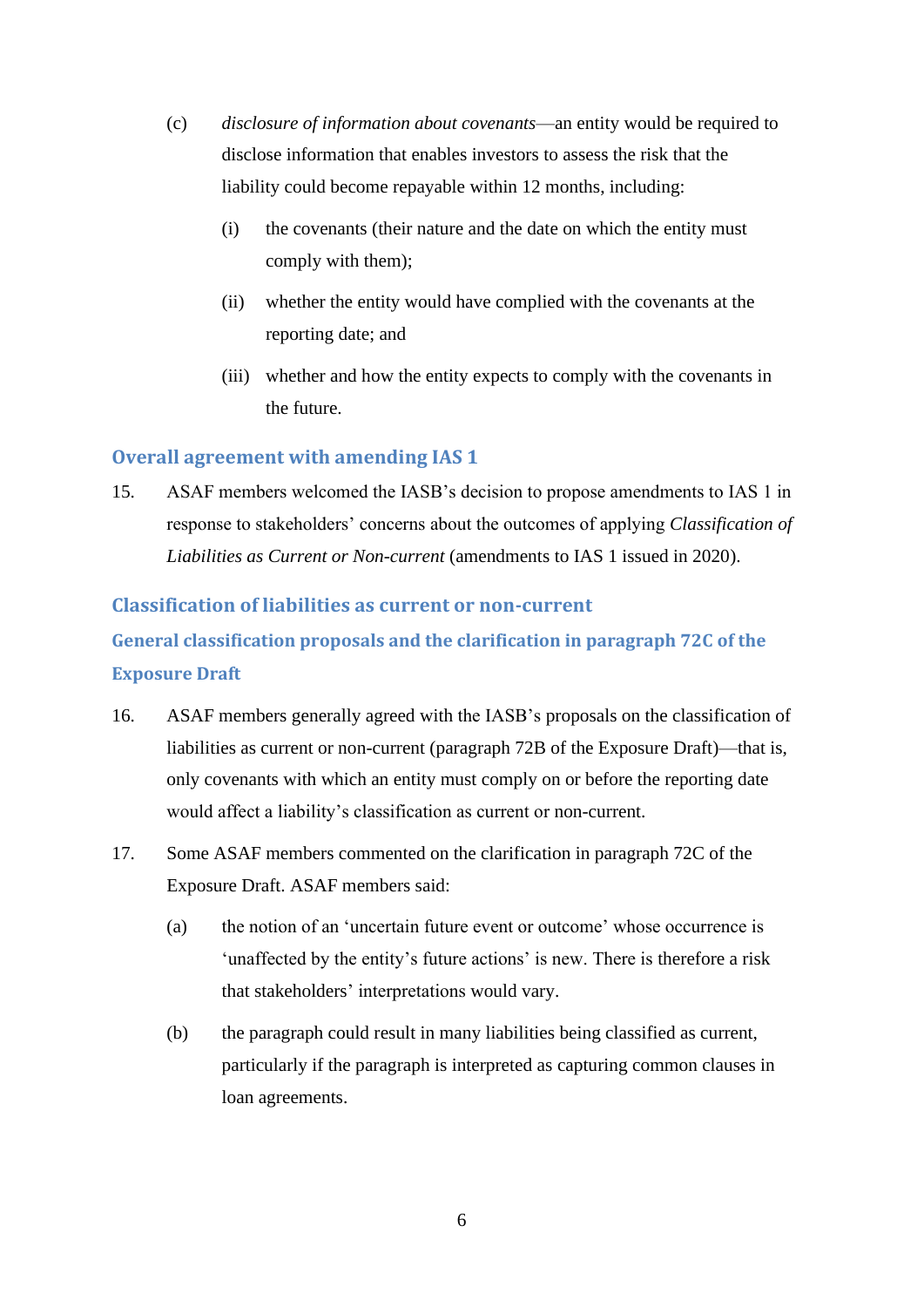18. ASAF members suggested the IASB either remove paragraph 72C of the Exposure Draft from the amendments to be issued or provide further application guidance or illustrative examples.

### **Scope of the project and finalisation**

19. The FASB and UKEB members advised the IASB to keep the narrow focus of the project so that the amendments can be issued quickly. While supporting the finalisation of the proposals with a narrow scope, the EFRAG member suggested the IASB further consider the requirement in paragraph 69(d) of IAS 1.

### **Other aspects**

- 20. The EFRAG and PAFA members suggested the IASB clarify the relationship between paragraphs 75 and 72B of the Exposure Draft. The EFRAG member also suggested the IASB clarify how to interpret 'substance' in paragraph 72A of the Exposure Draft when covenants are required shortly after the reporting date.
- 21. The GLASS member suggested reconsidering the requirement that waivers obtained after the reporting date do not affect the classification at the reporting date, but acknowledged that this would be beyond the scope of the Exposure Draft.

## **Separate presentation of non-current liabilities with covenants**

22. ASAF members generally disagreed with the proposal to require separate presentation of non-current liabilities with covenants in the statement of financial position for the reasons set out in the alternative view to the Exposure Draft.

## **Disclosure of information about covenants in the notes**

23. ASAF members generally agreed that entities should be required to disclose information about covenants. However, the ANC and EFRAG members said the IASB should require disclosure only of a subset of liabilities with covenants—for example, a subset based on the probability of not complying with covenants—to prevent entities from providing boilerplate information. The AOSSG, ASCG and KASB members said it was difficult to apply materiality judgements in this area, which involves assessing both the likelihood of a breach of covenants and the magnitude of its consequences. The ASBJ member suggested adding more guidance on how to apply materiality judgements so that an entity discloses only information that is relevant to users.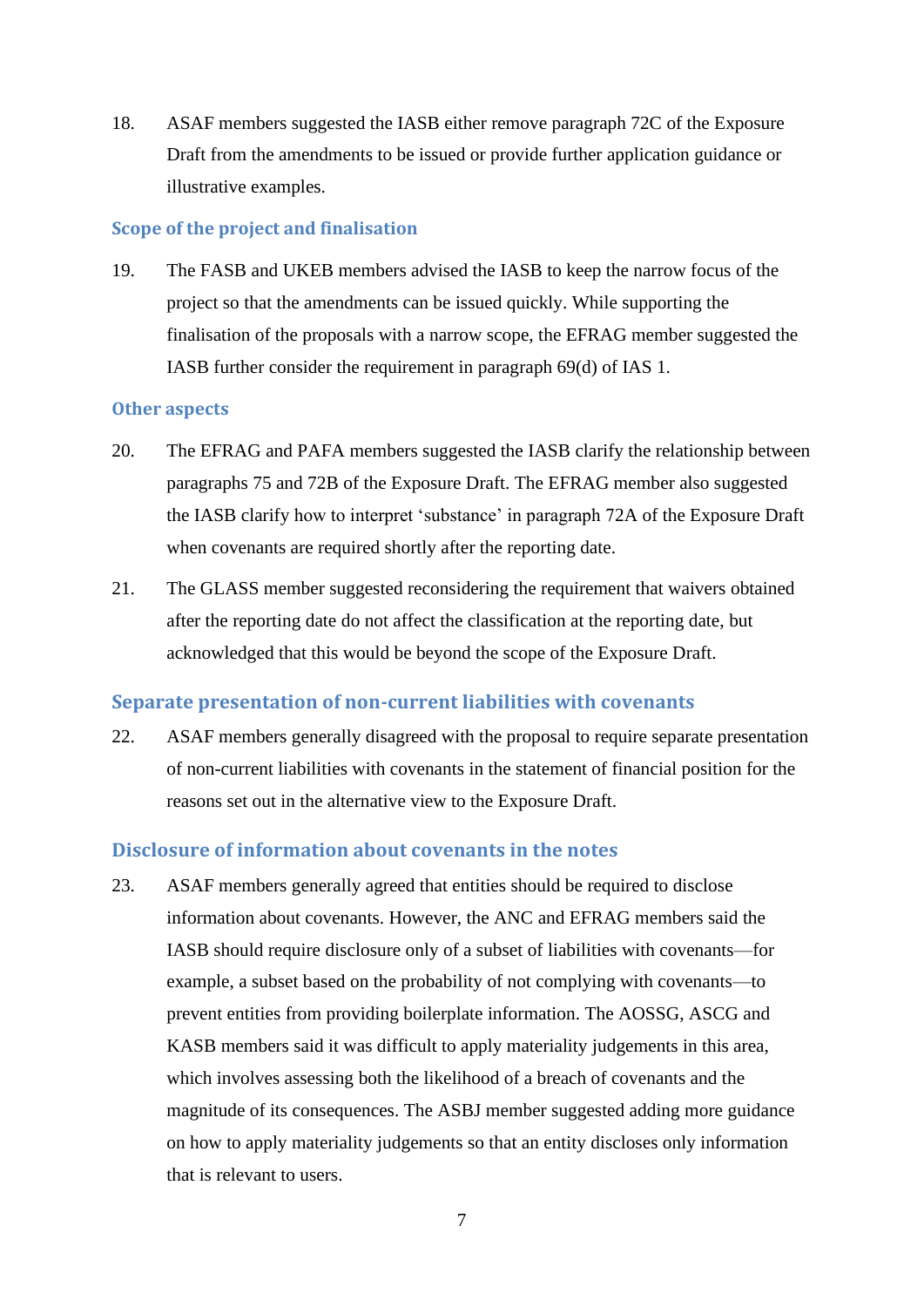- 24. The AOSSG, ASBJ, ASCG and KASB members commented on the proposal to require disclosure of whether and how the entity expects to comply with covenants in the future. The KASB member said it would be difficult for entities to explain how they expect to comply with covenants. The ASCG member said that the proposal would require entities to disclose their expected behaviour and that similar disclosures are not required in other areas of financial reporting (such as goodwill impairment).
- 25. The ANC, GLASS and PAFA members suggested considering whether the disclosure requirements should be included in IFRS 7 *Financial Instruments: Disclosures* instead of IAS 1.
- 26. The ASCG member suggested requiring entities to disclose whether they have obtained waivers or renegotiated covenants during the reporting period, saying such information would be a good indicator of the risk of a future breach.

## **Primary Financial Statements**

- 27. The purpose of this session was:
	- (a) to provide ASAF members with an update on the IASB's redeliberations on the proposals in the Exposure Draft *General Presentation and Disclosure* (Exposure Draft) and seek general advice on the way forward; and
	- (b) to give ASAF members an overview of the feedback and the current status of the redeliberations and to seek advice from ASAF members on the proposals requiring entities that report operating expenses by function in the statement of profit or loss to disclose totals of expenses by nature in the notes.

## **Project status update**

- 28. ASAF members were asked whether they have any suggestions for the IASB in approaching the remaining topics to be redeliberated.
- 29. ASAF members shared their suggestions on:
	- (a) project direction (paragraphs  $30-34$ );
	- (b) categories and subtotals (paragraphs  $35-37$ );
	- (c) management performance measures (paragraphs [38](#page-9-1)–42); and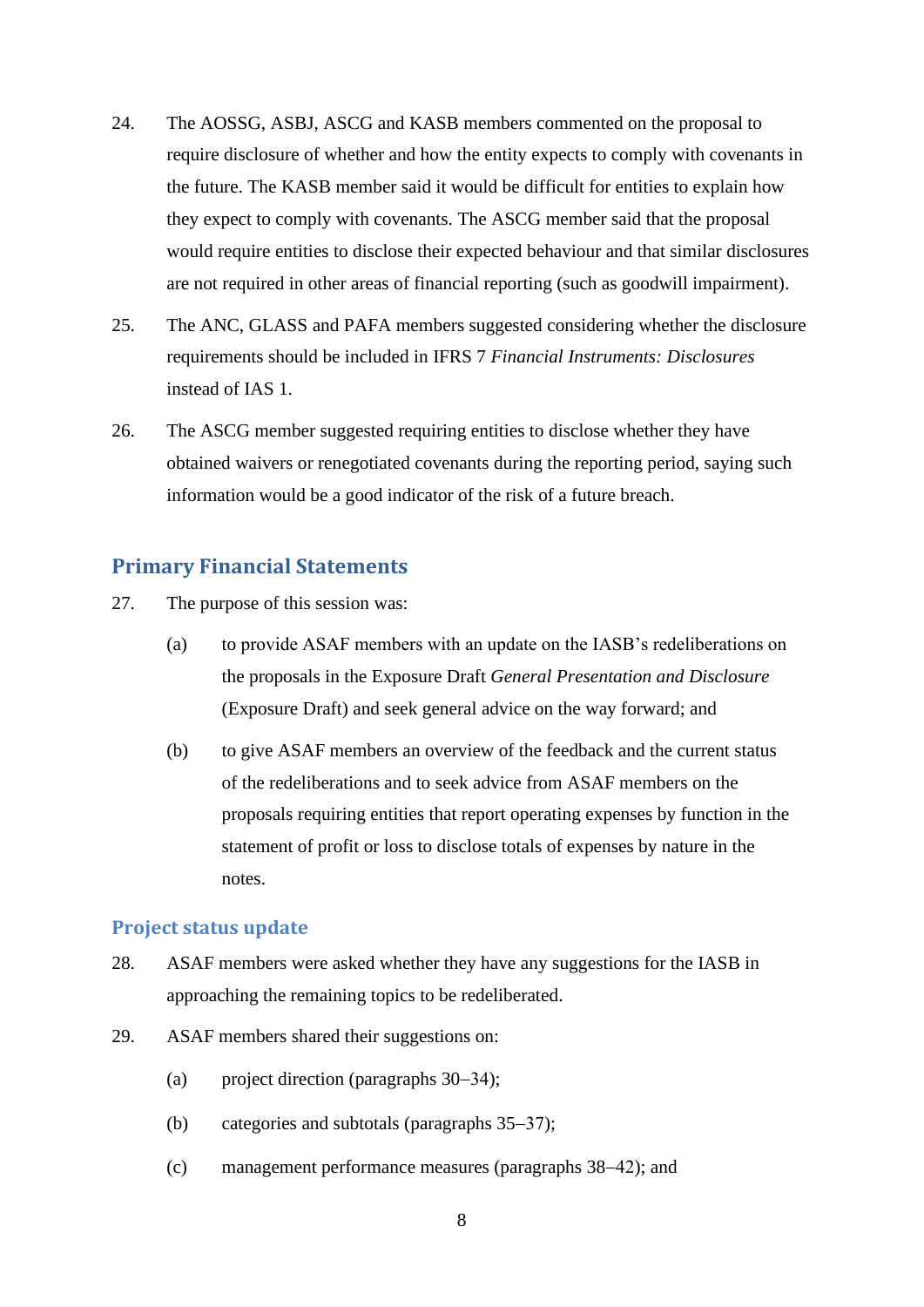(d) disaggregation (paragraphs [43](#page-10-1)–45).

### **Project direction**

- <span id="page-8-0"></span>30. The AcSB member said that, to AcSB stakeholders, the primary financial statements project is important and will improve comparability of the financial statements; these stakeholders agree that the IASB should progress with the project.
- 31. The AcSB, ANC and ARD members said stakeholders are pleased with the progress that the IASB is making with the redeliberations. In general, they agree with the decisions made to date.
- 32. The AOSSG and ARD members asked the IASB to prioritise the redeliberations on:
	- (a) the proposals for entities with specified main business activities; and
	- (b) the definition of unusual income and expenses.
- 33. The ARD member suggested that the IASB consider carrying out more outreach on the remaining topics to be redeliberated to better coordinate the proposals with regulatory requirements. The ARD and EFRAG members suggested the IASB perform targeted outreach on the proposals related to disclosure of operating expenses by nature.
- <span id="page-8-1"></span>34. The EFRAG member said EFRAG is happy to cooperate with the IASB on targeted outreach and testing of the proposals that have been redeliberated. The ANC and EFRAG members said that some changes from the proposals in the Exposure Draft should be tested, including:
	- (a) the change in approach to classifying income and expenses within the financing category; and
	- (b) the rebuttable presumption and the change in the disclosure requirements for the reconciliation of management performance measures.

#### **Categories and subtotals**

<span id="page-8-2"></span>35. The GLASS member said GLASS stakeholders disagree with the proposal to classify all income and expenses from associates and joint ventures accounted for using the equity method in the investing category. They would like the IASB to consider requiring entities to classify in the operating category income and expenses from associates and joint ventures accounted for using the equity method when the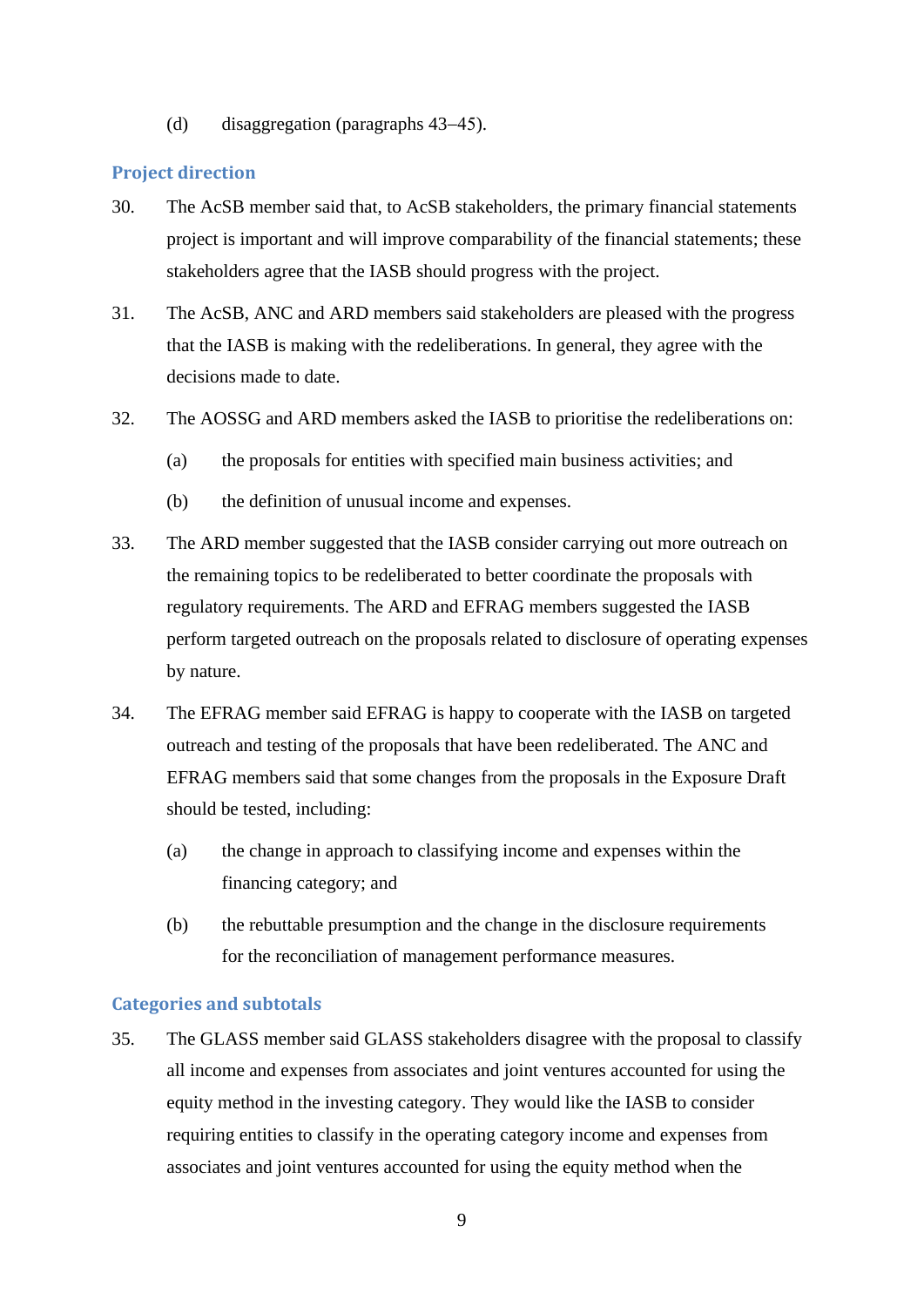activities of the associate or joint venture correspond to the main business activities of the entity.

- 36. The ASCG member asked the IASB to provide illustrative examples highlighting the relationship between the proposed approach to classifying income and expenses in the financing category of the statement of profit or loss and classification of cash flows in the statement of cash flows.
- <span id="page-9-0"></span>37. The GLASS member said GLASS agrees with the IASB's proposed operating, investing and financing categories for the statement of profit or loss. However, the IASB should consider requiring entities applying IAS 29 *Financial Reporting in Hyperinflationary Economies* to present foreign exchange differences and gain or loss on net monetary position in a separate category.

#### **Management performance measures**

- <span id="page-9-1"></span>38. The ASBJ member said management performance measures should be presented in the statement of profit or loss with equal prominence as that given to required subtotals. In contrast, the ASCG member agreed with the requirement to disclose management performance measures in the notes, rather than presenting them in the statement of profit or loss.
- 39. The EFRAG member said the IASB should allow entities to disclose performance measures related to the statement of financial position and ratios, such as net debt to EBITDA.
- 40. The ASBJ member agreed with the requirement to disclose a reconciliation between a management performance measure and the most directly comparable subtotal or total specified by IFRS Accounting Standards. The ANC, ASBJ and EFRAG members expressed concerns about the cost and auditability of the information resulting from the requirement to disclose the income tax effect and the effect on non-controlling interests for each reconciling item.
- 41. The ASBJ member acknowledged the IASB's efforts to address concerns raised about whether alternative performance measures disclosed in accordance with local generally accepted accounting principles (GAAP) would be in the scope of management performance measures. However, the member does not think that the proposed rebuttable presumption will fully address these concerns.

10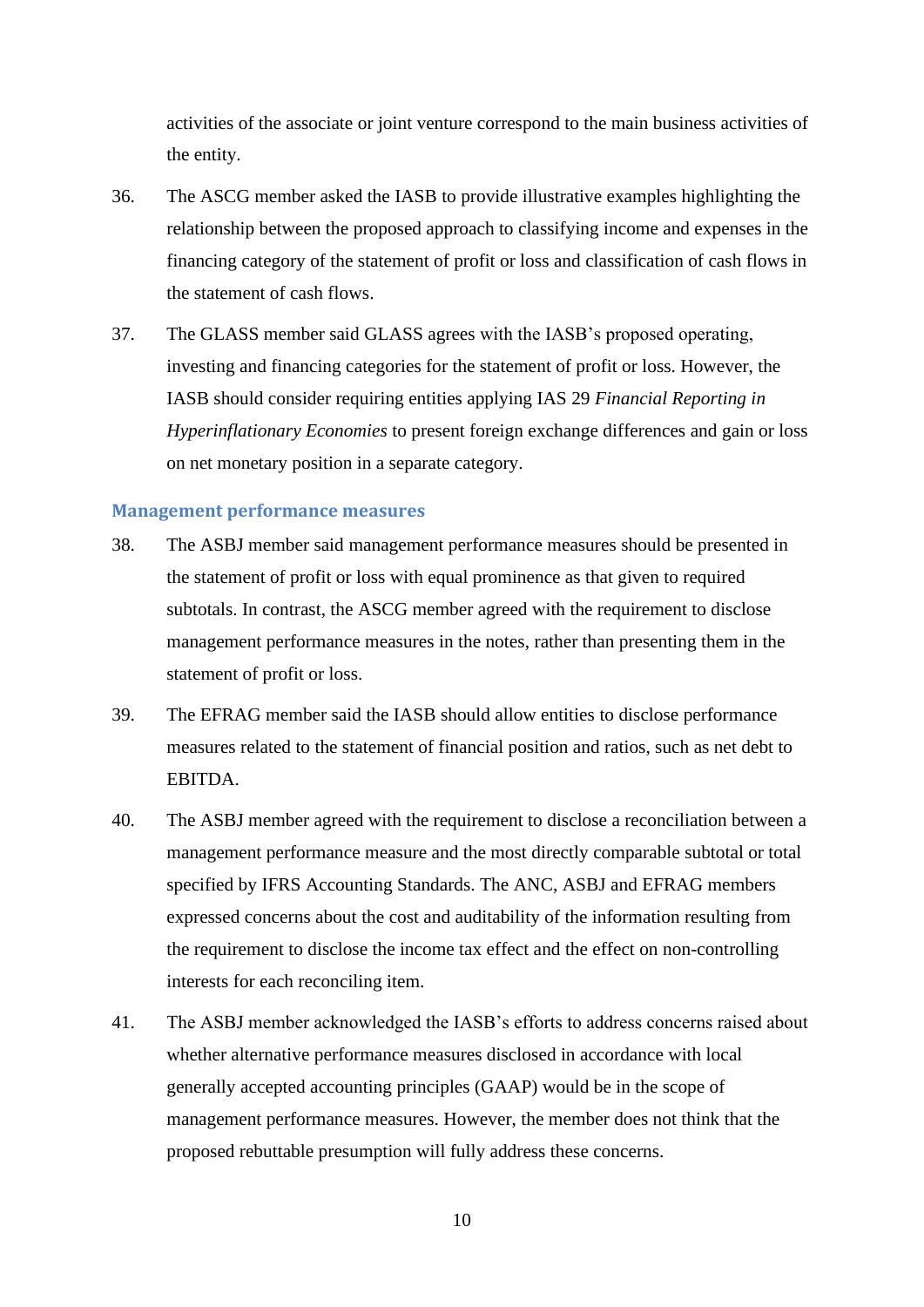<span id="page-10-0"></span>42. The AcSB member said AcSB stakeholders are exploring which alternative performance measures would be management performance measures as defined by the IASB and would be included in the financial statements and which would continue to be published in the management discussion and analysis. They are considering the best way to approach this issue to ensure that users are not inconvenienced and to prevent discontinuity in information. The member said determining which management performance measures as defined by the IASB would be included in the financial statements would be important to the proposals' acceptance.

## **Disaggregation**

- <span id="page-10-1"></span>43. The EFRAG member acknowledged the challenges in reaching consensus on unusual items and suggested that the IASB consider guidance from regulators, such as the guidance of the US Securities and Exchange Commission (SEC) on recurring and non-recurring items.
- 44. The ANC member agreed with the IASB's decision to allow the mixed presentation approach for operating expenses and remove its prohibition from the proposals in the Exposure Draft. The member asked the IASB to make progress in providing application guidance for this topic.
- <span id="page-10-2"></span>45. The ANC member agreed with the IASB's decision to require an entity to present minimum line items only when the resulting presentation does not detract from the primary financial statement providing an understandable overview. In response to a comment by the ANC member, the staff clarified that the IASB already decided on the proposal to require entities to disclose in the notes minimum line items that are not presented in the primary financial statements.

### **Disclosure of operating expenses by nature in the notes**

- 46. The staff provided ASAF members with an overview of a partial matrix approach the IASB could consider and initial feedback received on this approach. The staff provided an overview of two versions of a partial matrix:
	- (a) Partial Matrix 1—the IASB specifies the expenses by nature to be disaggregated by function (for example, how much employee benefits is included in cost of sales); and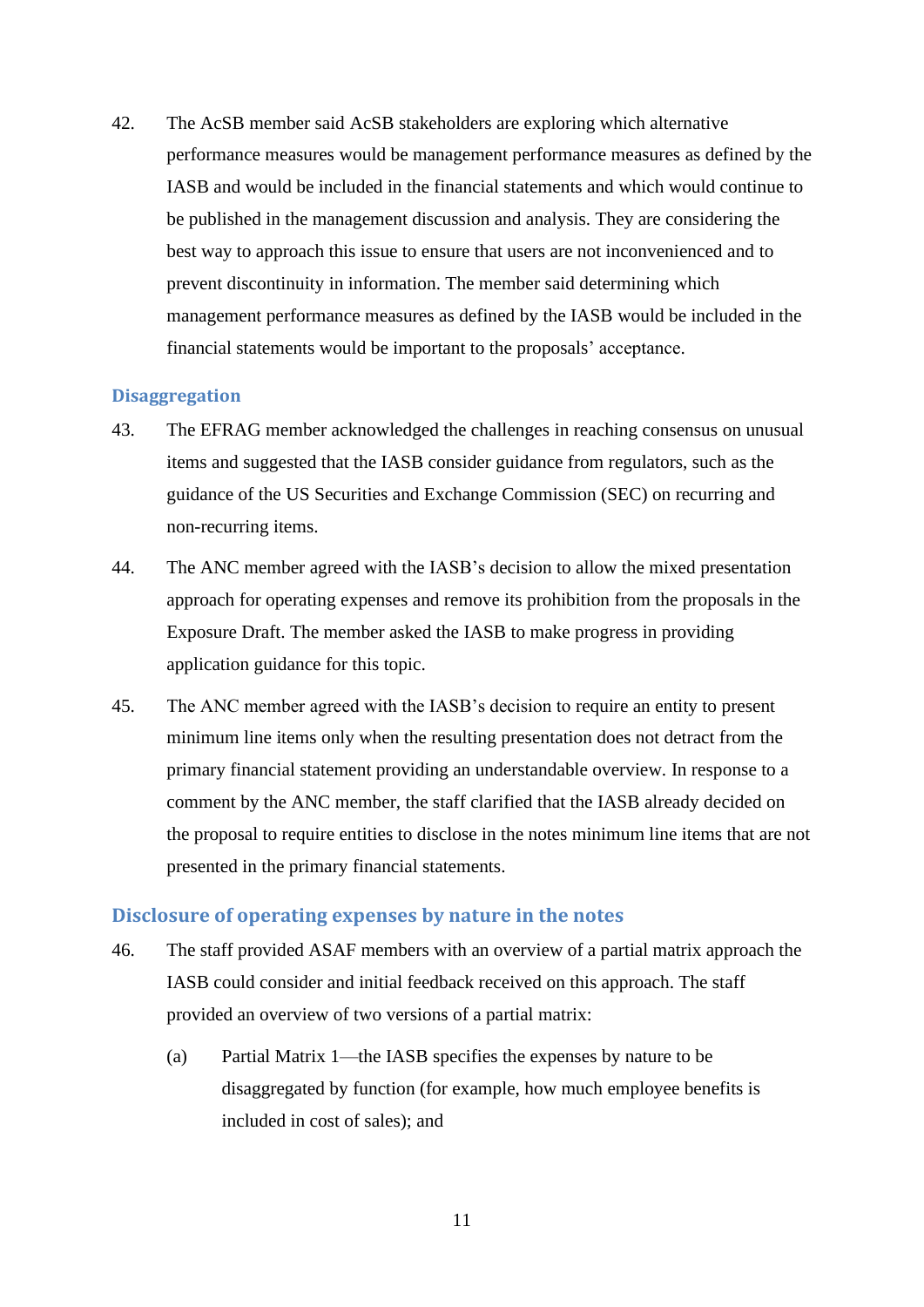- (b) Partial Matrix 2—the IASB specifies the functions to be disaggregated by nature (for example, which expenses by nature are included in cost of sales).
- 47. ASAF members were asked whether:
	- (a) in their jurisdiction, there are particular benefits or costs associated with a partial matrix approach, compared to the proposed approach in the Exposure Draft, that the IASB should consider and which approach would be preferable and why; and
	- (b) ASAF members have any additional suggestions about potential standardsetting the IASB could provide to alleviate the costs of a partial matrix approach.
- 48. ASAF members commented on:
	- (a) a partial matrix approach in general (paragraphs [49](#page-11-0)–56);
	- (b) costs and benefits of Partial Matrix 1 and Partial Matrix 2:
		- (i) preparer perspective (paragraphs  $57–60$ );
		- (ii) user perspective (paragraphs  $61-63$ );
	- (c) the staff's suggestions to alleviate the costs of a partial matrix (paragraphs  $64-65$  $64-65$ ; and
	- (d) other comments (paragraphs  $66-67$ ).

## **General comments on a partial matrix approach**

- <span id="page-11-0"></span>49. The EFRAG member said EFRAG would like to further explore a partial matrix approach and conduct more outreach on this topic.
- 50. The UKEB member supported a partial matrix approach because it would provide users with additional information needed for risk and margin analysis. The ASBJ and UKEB members expressed concerns about requirements to specify the expenses by nature or specify the functions to be disaggregated because material information varies from entity to entity.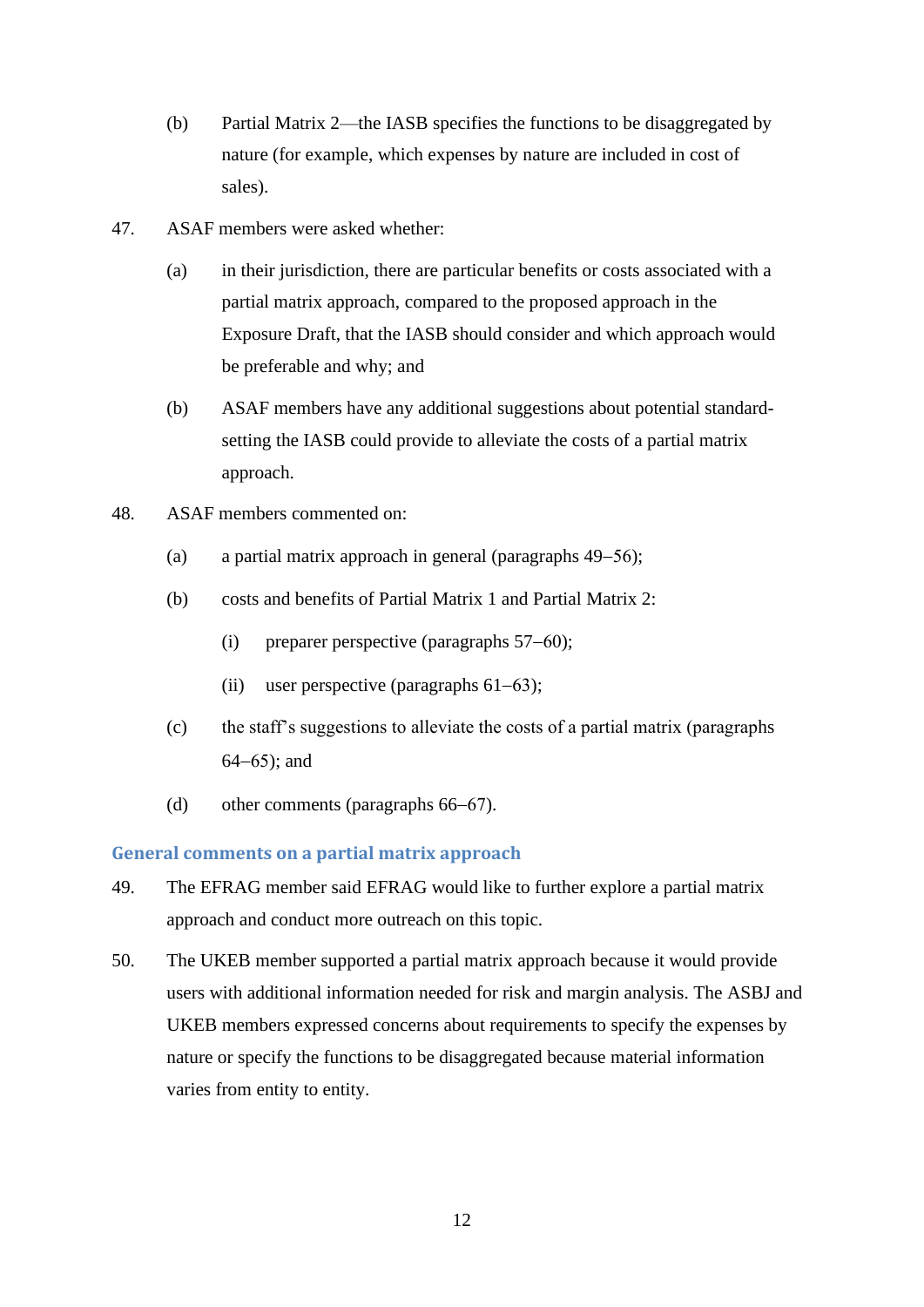- 51. The AcSB member agreed with the IASB exploring a partial matrix approach but added that:
	- (a) one approach may work better in one type of company or industry and another approach may work better in another type of company or industry;
	- (b) it may be challenging for the IASB to find a solution because IFRS Accounting Standards do not have industry-specific disclosure requirements; and
	- (c) in finding a solution for the disclosure of expenses by nature, the IASB should consider the overall cost to entities of implementing all the changes that would be required by the Accounting Standard to be issued.
- 52. The ANC and ARD member said the IASB had accurately identified the costs and challenges preparers would face in taking a partial matrix approach. In addition:
	- (a) the ANC member pointed out that preparers had varied views about whether a partial matrix would be costly because the costs depend on an entity's structure, costing systems and business model. Costs also depend on the information reviewed by management—information may be available for a business unit or individual entity, but providing information for the group is challenging due to intercompany eliminations;
	- (b) the ARD member said preparers were concerned that any partial matrix approach would be costly and challenging; in particular, providing disaggregated information on cost of sales might not be feasible with current cost accounting systems;
	- (c) the KASB member said entities are likely to face varied challenges with regards to a partial matrix approach—large entities are unlikely to face challenges providing either version of a partial matrix, but small or medium size (manufacturing) entities would need to make substantial changes to their systems; and
	- (d) the AOSSG member said both partial matrices would increase costs for preparers because adjustments to systems would be necessary, in particular when a single function is made up of multiple general ledger accounts.

13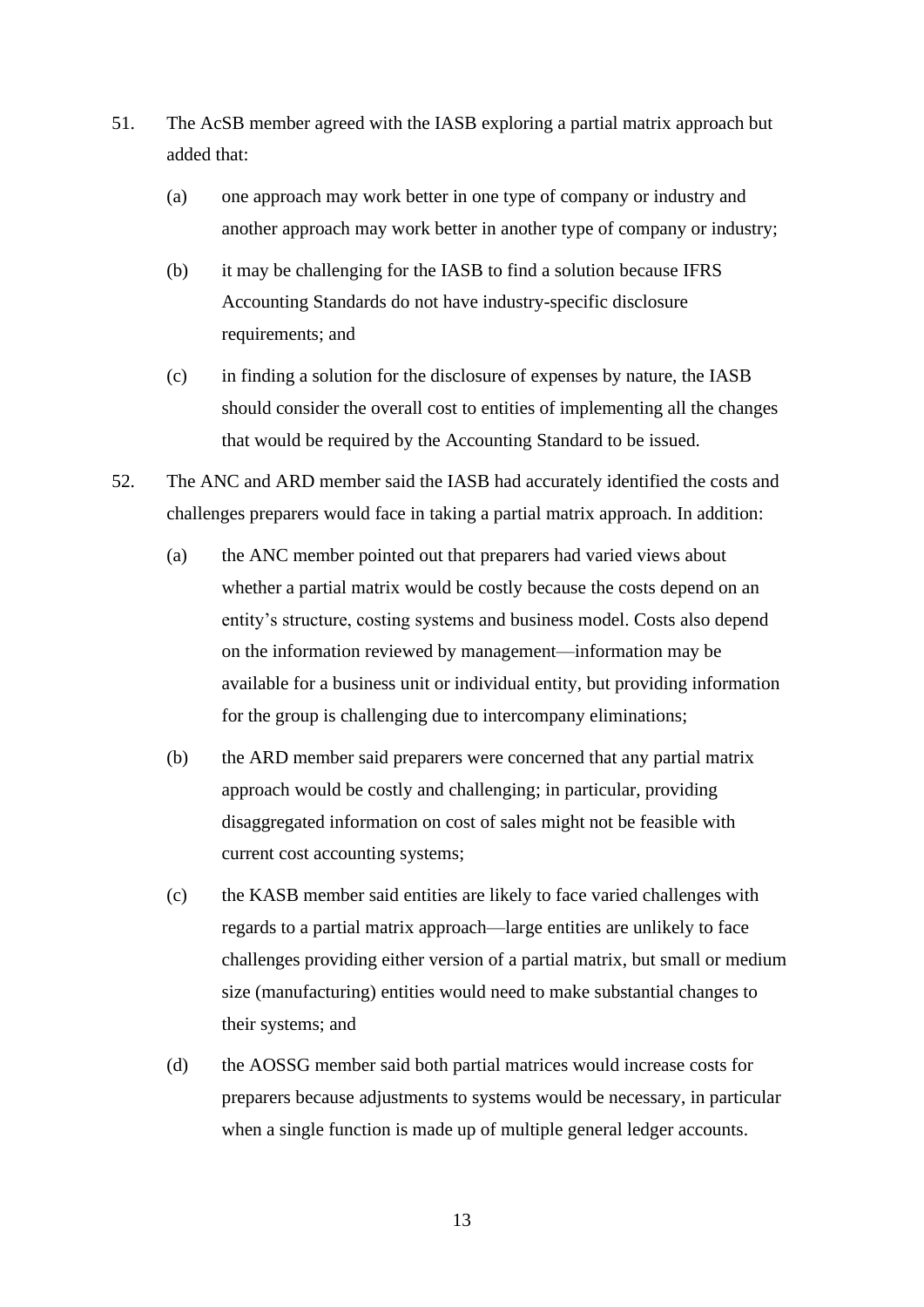- 53. The KASB member acknowledged that users would welcome disaggregated information for their analysis but that preparers were concerned that a partial matrix approach would lead to an entity having to disclose commercially sensitive information. The ANC and ASBJ members said the IASB should better explain the benefits for users in having disaggregated information; for example, the ANC member said:
	- (a) preparers find it difficult to understand why users need information that is not used internally by management; and
	- (b) applying IAS 1, an entity is already required to provide information on depreciation, amortisation, and employee benefits and users had so far not requested preparers to provide additional information.
- 54. One IASB member and the staff explained that disaggregated information on expenses by nature is beneficial to users because:
	- (a) information on the composition of important functions, such as cost of sales, helps users forecast gross margins of entities that present operating expenses by function;
	- (b) knowing how much depreciation and amortisation is allocated to the respective functions helps users make better cash flow projections; and
	- (c) users have said they need more information on the composition of functions to understand an entity's business better.
- 55. The FASB member explained that:
	- (a) the FASB had restarted its project 'Disaggregation—income statement expenses' (formerly known as 'Financial Performance Reporting disaggregation of performance information') and that in 2017 the project focused on disaggregation of cost of revenue and selling, general and administrative expenses (SG&A)—which is similar to the Partial Matrix 2 approach;
	- (b) the cost concerns the FASB had heard from preparers before pausing the project were similar to those the ASAF members had mentioned; and

14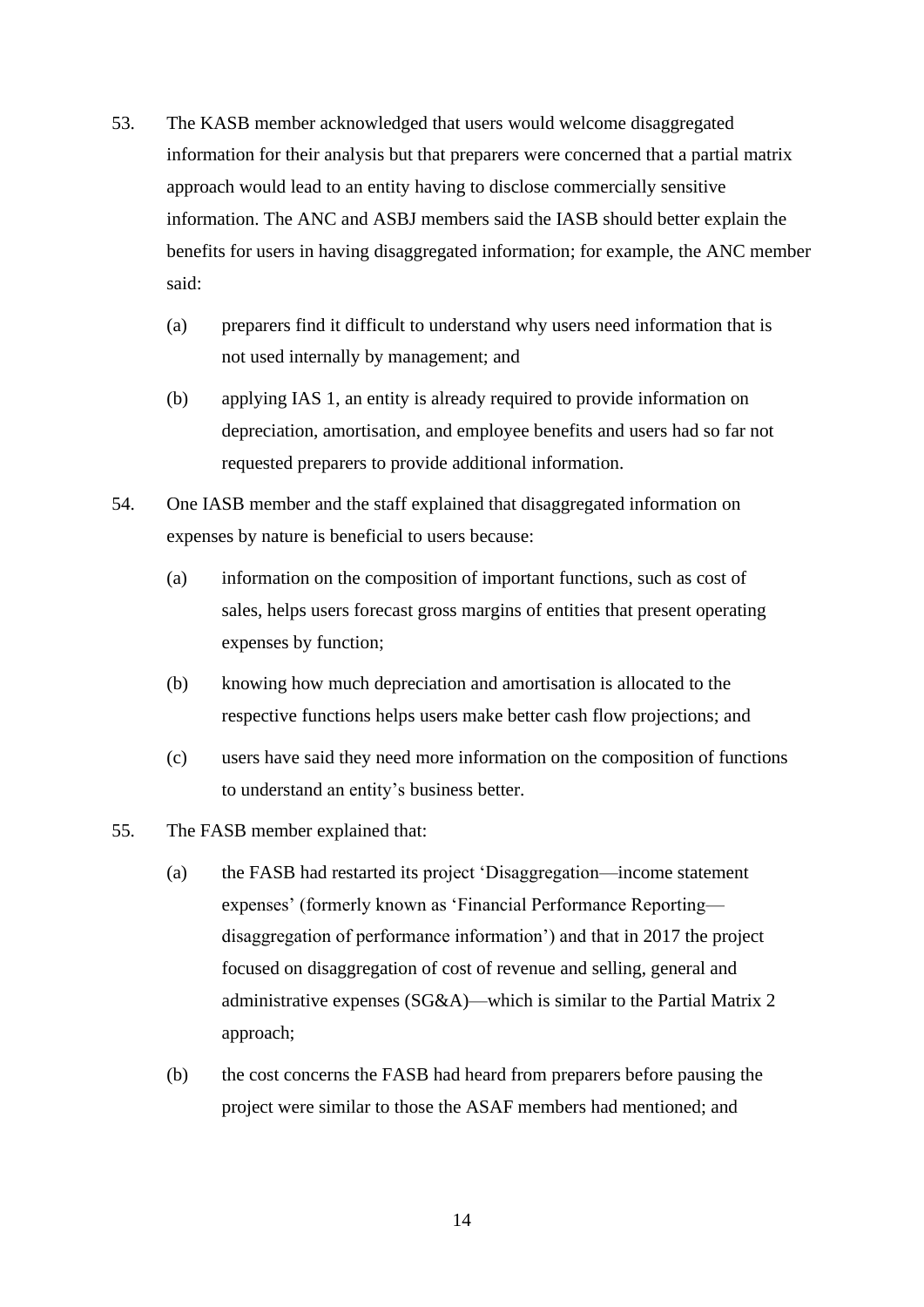- (c) preparers had also asked why users would need disaggregated information if entities were not using such detailed information internally.
- <span id="page-14-0"></span>56. The FASB member added that preparers' and users' needs would not necessarily overlap but that the costs of providing disaggregated information might be justified because it is so important for users, in particular for:
	- (a) valuing an entity and forecasting future cash flows; or
	- (b) understanding which costs are more fixed, which costs move with revenue and which costs are infrequent.

### **Costs and benefits of Partial Matrix 1 and Partial Matrix 2**

### *Preparer perspective*

- <span id="page-14-1"></span>57. The ANC member preferred Partial Matrix 1 because it is the closest to the requirements in IAS 1. The ANC member said the only feasible approach would be to require disaggregation of functions into a limited number of expenses by nature (Partial Matrix 1), but acknowledged that such a requirement would not always lead to entities providing entity-specific material information. Partial Matrix 2, on the other hand, would not provide any cost relief for preparers compared with the proposals in the Exposure Draft.
- 58. The UKEB member said Partial Matrix 1 is likely to be less costly than Partial Matrix 2 because the information is more likely to be available.
- 59. The ASCG member said both partial matrices would be costly and challenging for preparers especially for groups with many intergroup transactions whose expenses are consolidated or where the legal entities of a group use different IT systems. The ASCG member slightly preferred Partial Matrix 1, saying it was a more feasible approach.
- <span id="page-14-2"></span>60. The GLASS member said that for preparers in Latin America it would not be challenging to provide disaggregated information because it was already either common practice or mandatory in several Latin American countries. However, the GLASS member also said that due to entities' varied circumstances, general principles may work better than specific disclosure requirements.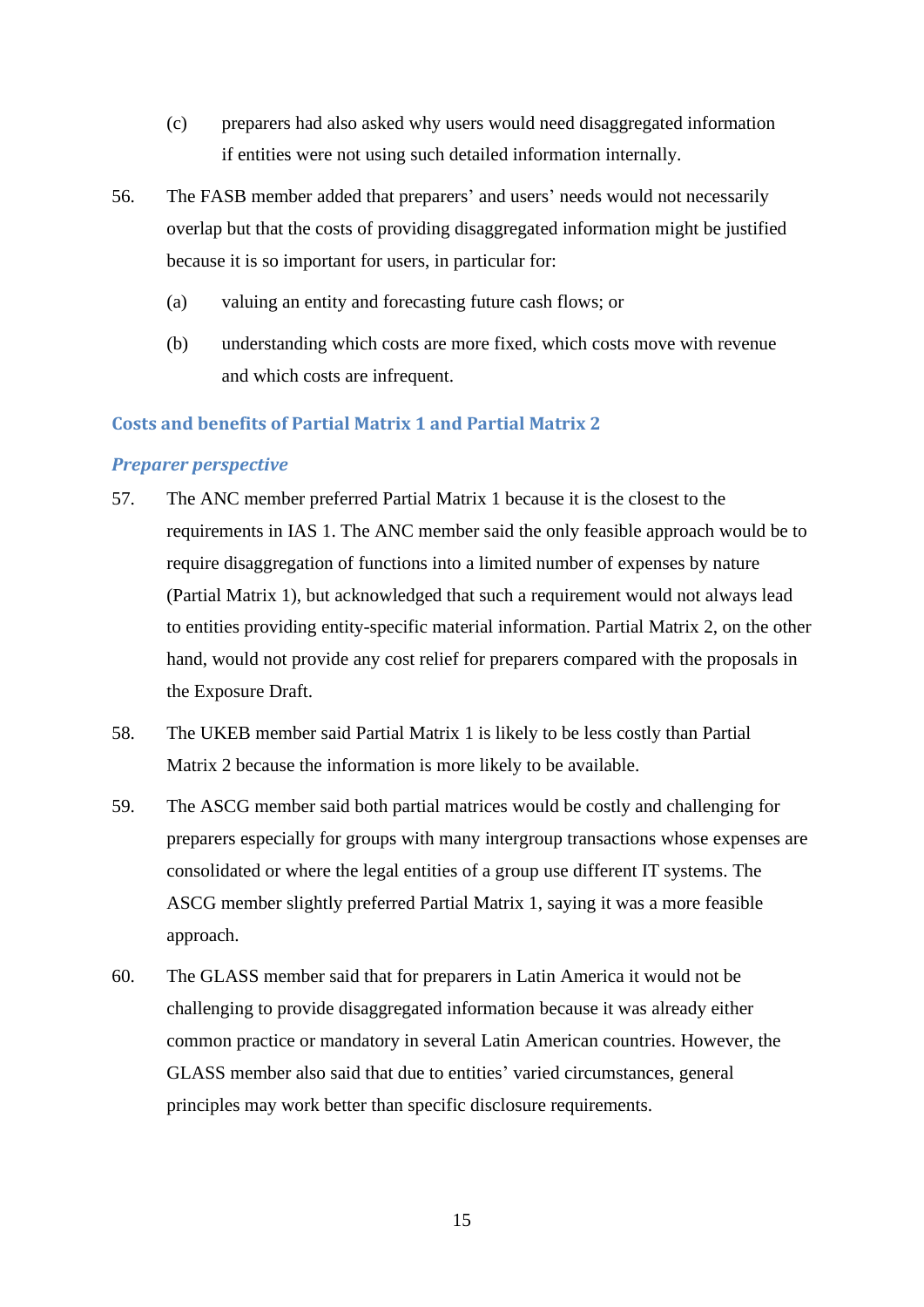## *User perspective*

- <span id="page-15-0"></span>61. The ASCG member said the feedback from users suggested that Partial Matrix 1 has a higher likelihood of providing useful information on non-cash items for users' cash flow projections.
- 62. The AOSSG member said users have indicated a preference for Partial Matrix 1 because it would provide breakdowns of depreciation, amortisation and employee benefits.
- <span id="page-15-1"></span>63. The UKEB member also said Partial Matrix 2 is likely to be more useful from a user perspective (in particular, for risk and margin analysis).

## **Suggestions to alleviate the costs of a partial matrix**

- <span id="page-15-2"></span>64. The UKEB member said the UKEB would like to test whether the staff's suggestions on how the IASB could reduce costs for preparers would work in practice.
- <span id="page-15-3"></span>65. The ARD member said stakeholders had suggested the IASB either:
	- (a) give an option for entity to voluntarily disclose information on expenses by nature; or
	- (b) provide detailed guidance to ensure operability.

## **Other comments**

- <span id="page-15-4"></span>66. The ASBJ and ASCG members said requiring information on expenses by nature from entities reporting operating expenses by function would lead to an asymmetric treatment of entities reporting operating expenses by function and those reporting such expenses by nature.
- <span id="page-15-5"></span>67. The ASBJ and KASB members said the IASB should clarify whether a cost approach or an expense approach was required with regards to information on operating expenses by nature.

# **Supplier Finance Arrangements**

68. The objective of this session was to seek feedback from ASAF members on whether the proposed disclosures in the Exposure Draft *Supplier Finance Arrangements* would enable investors to assess the effects that supplier finance arrangements have on an entity's liabilities and cash flows.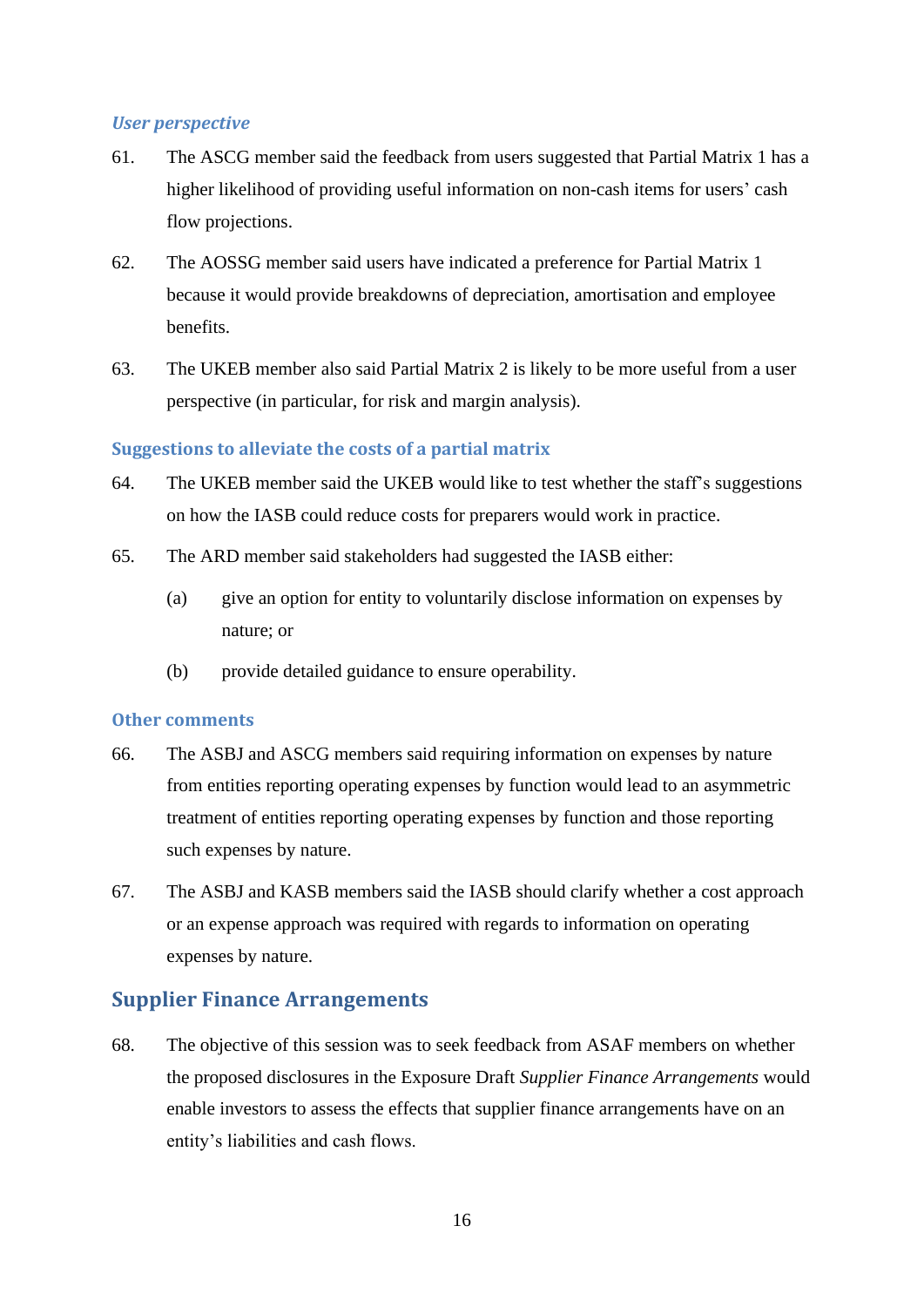## **Scope**

69. The ANC, ASBJ, EFRAG, GLASS and PAFA members said the description of supplier finance arrangements in paragraph 44G of the Exposure Draft may not be adequate to capture the arrangements the IASB intends, including arrangements that will emerge in the future. The ANC and GLASS members observed that not all supplier finance arrangements are the same and suggested the IASB consider whether it might be possible to distinguish between arrangements.

## **Proposed disclosure requirements**

- 70. ASAF members generally support the project because of the transparency it will provide about an entity's supplier finance arrangements.
- 71. The ANC, AOSSG, KASB, EFRAG, FASB, PAFA and UKEB members questioned the practicality and cost for an entity to obtain information about the carrying amount of financial liabilities for which suppliers have already received payment from the finance providers.
- 72. The ASCG, EFRAG and PAFA members commented on the proposal to require disclosure for each arrangement and questioned whether that level of disaggregation is necessary and how an entity would make materiality judgements when applying the proposed requirement.
- 73. The ARD member said paragraph 44H(c) of the Exposure Draft may not be necessary because it overlaps with requirements in paragraph 39 of IFRS 7 for an entity to disclose a maturity analysis for financial liabilities.
- 74. The EFRAG and KASB members suggested that requiring disclosure of a weighted average or average of payment due dates would be more useful than a range of payment due dates.
- 75. The ARD member suggested further clarifying the meaning of 'non-cash changes' in paragraph 44B of the Exposure Draft.

## **Additional disclosure requirements**

76. The AOSSG and UKEB members suggested requiring disclosure of the cash flow effect of supplier finance arrangements, including the line item(s) in the statement of cash flows in which cash flows are presented.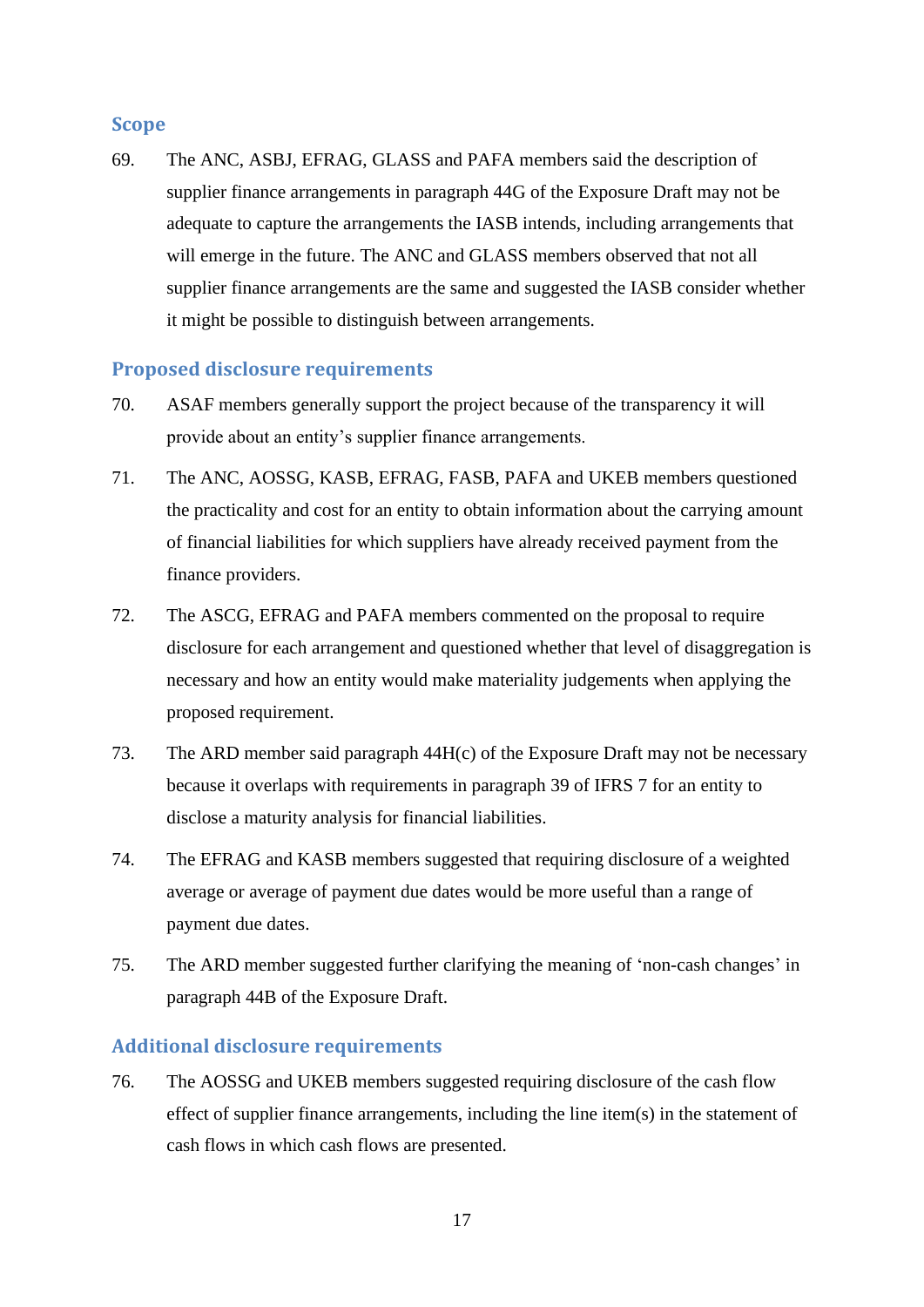- 77. The ANC and EFRAG members suggested extending the disclosure objective to include information about the effect of supplier finance arrangements on an entity's financial performance (in the statement of profit or loss).
- 78. The AOSSG member said information about the size of supplier finance arrangements is useful. The disclosure requirements could, for example, include a roll-forward (reconciliation) of the carrying amount of the financial liabilities that form part of the arrangement.

## **Agenda planning and feedback from the previous ASAF meeting**

- 79. The objective of this session was to discuss the proposed topics for the next ASAF meeting, which is scheduled to take place on 11–12 July 2022. ASAF members agreed with the proposed topics.
- 80. In discussions on additional topics:
	- (a) the AcSB, ANC, ASCG and EFRAG members said the proposed discussion about the Post-implementation Review of IFRS 9 could be expanded to cover financial assets with sustainability-linked features, and, in particular, to cover any issues in accounting for those assets (for example, uncertainties about the application of the SPPI test and of the effective interest rate method).
	- (b) the EFRAG member suggested discussing:
		- (i) the project on Rate-regulated Activities, depending on how the IASB's discussions develop in the next months; and
		- (ii) the relationship between the project to amend the requirements in IFRS 16 *Leases* for the measurement of lease liabilities in sale and leaseback transactions and the Post-implementation Review of IFRS 16, depending on the project timetable. The staff explained that the IASB has completed discussions on the Lease Liability in a Sale and Leaseback project and plans to issue only a narrow-scope amendment to IFRS 16 in the coming months.
	- (c) the GLASS member said GLASS might present research on inflation.